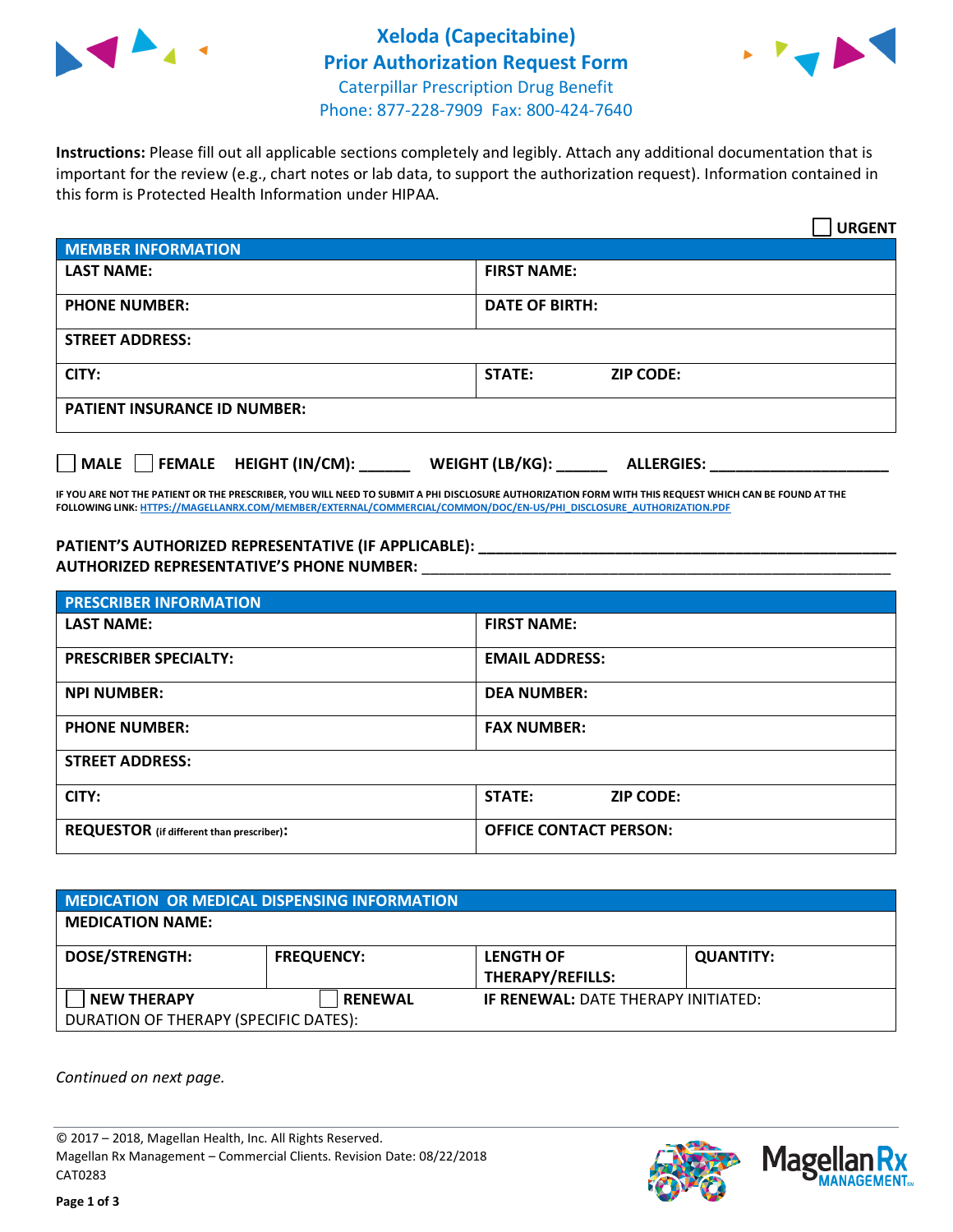



| MEMBER'S LAST NAME: NAME:                                                                                                                                                                                                                                                                                             | <b>MEMBER'S FIRST NAME:</b>                                                                     |                                                       |  |  |
|-----------------------------------------------------------------------------------------------------------------------------------------------------------------------------------------------------------------------------------------------------------------------------------------------------------------------|-------------------------------------------------------------------------------------------------|-------------------------------------------------------|--|--|
| 1. HAS THE PATIENT TRIED ANY OTHER MEDICATIONS FOR THIS CONDITION?                                                                                                                                                                                                                                                    |                                                                                                 | NO<br>YES (if yes, complete below)                    |  |  |
| <b>MEDICATION/THERAPY (SPECIFY</b><br>DRUG NAME AND DOSAGE):                                                                                                                                                                                                                                                          | <b>DURATION OF THERAPY (SPECIFY</b><br>DATES):                                                  | <b>RESPONSE/REASON FOR</b><br><b>FAILURE/ALLERGY:</b> |  |  |
| <b>2. LIST DIAGNOSES:</b>                                                                                                                                                                                                                                                                                             |                                                                                                 | <b>ICD-10:</b>                                        |  |  |
| □ Duke's stage C colon cancer<br>□ Metastatic breast cancer<br>□ Metastatic colorectal cancer<br>□ Other diagnosis: ____________________ICD-10__________________________________                                                                                                                                      |                                                                                                 |                                                       |  |  |
| PRIOR AUTHORIZATION.                                                                                                                                                                                                                                                                                                  | 3. REQUIRED CLINICAL INFORMATION: PLEASE PROVIDE ALL RELEVANT CLINICAL INFORMATION TO SUPPORT A |                                                       |  |  |
| <b>Clinical Information:</b><br>Was Xeloda (capecitabine) prescribed by an oncologist or hematologist? $\square$ Yes $\square$ No<br>Select if the patient has the following:<br>$\square$ Severe renal impairment, defined as a creatinine clearance less than 30 mL/minute                                          |                                                                                                 |                                                       |  |  |
| □ Known dihydropyrimidine dehydrogenase (DPD) deficiency<br>Document the patient's body surface area (BSA): ___________________ m2<br>For Duke's C colon cancer, also answer the following:<br>Will Xeloda (capecitabine) be used as a single agent for the adjuvant treatment of Dukes' stage C colon cancer? $\Box$ |                                                                                                 |                                                       |  |  |
| Yes $\Box$ No<br>Has the patient undergone complete resection of the primary tumor?* $\Box$ Yes $\Box$ No<br>*Please provide documentation.                                                                                                                                                                           |                                                                                                 |                                                       |  |  |
| Will Xeloda (capecitabine) be used as adjuvant/neo adjuvant therapy with radiation prior to FOLFOX (leucovorin,<br>fluorouracil, and oxaliplatin) (or similar) treatment or prior to surgical resection? $\square$ Yes $\square$ No                                                                                   |                                                                                                 |                                                       |  |  |
| For metastatic colorectal cancer, also answer the following:<br>Does the patient have metastatic colorectal cancer (excluding neuroendocrine cancer/tumors)? $\Box$ Yes $\Box$ No                                                                                                                                     |                                                                                                 |                                                       |  |  |
| For metastatic breast cancer, also answer the following:<br>Is Xeloda (capecitabine) being used in combination with docetaxel after failure of prior anthracycline-containing<br>chemotherapy? $\square$ Yes $\square$ No                                                                                             |                                                                                                 |                                                       |  |  |
| Is Xeloda (capecitabine) being used as monotherapy in patients that are resistant to both paclitaxel and an<br>anthracycline-containing chemotherapy regimen or resistant to paclitaxel and for whom further anthracycline<br>therapy is not indicated? $\Box$ Yes $\Box$ No                                          |                                                                                                 |                                                       |  |  |